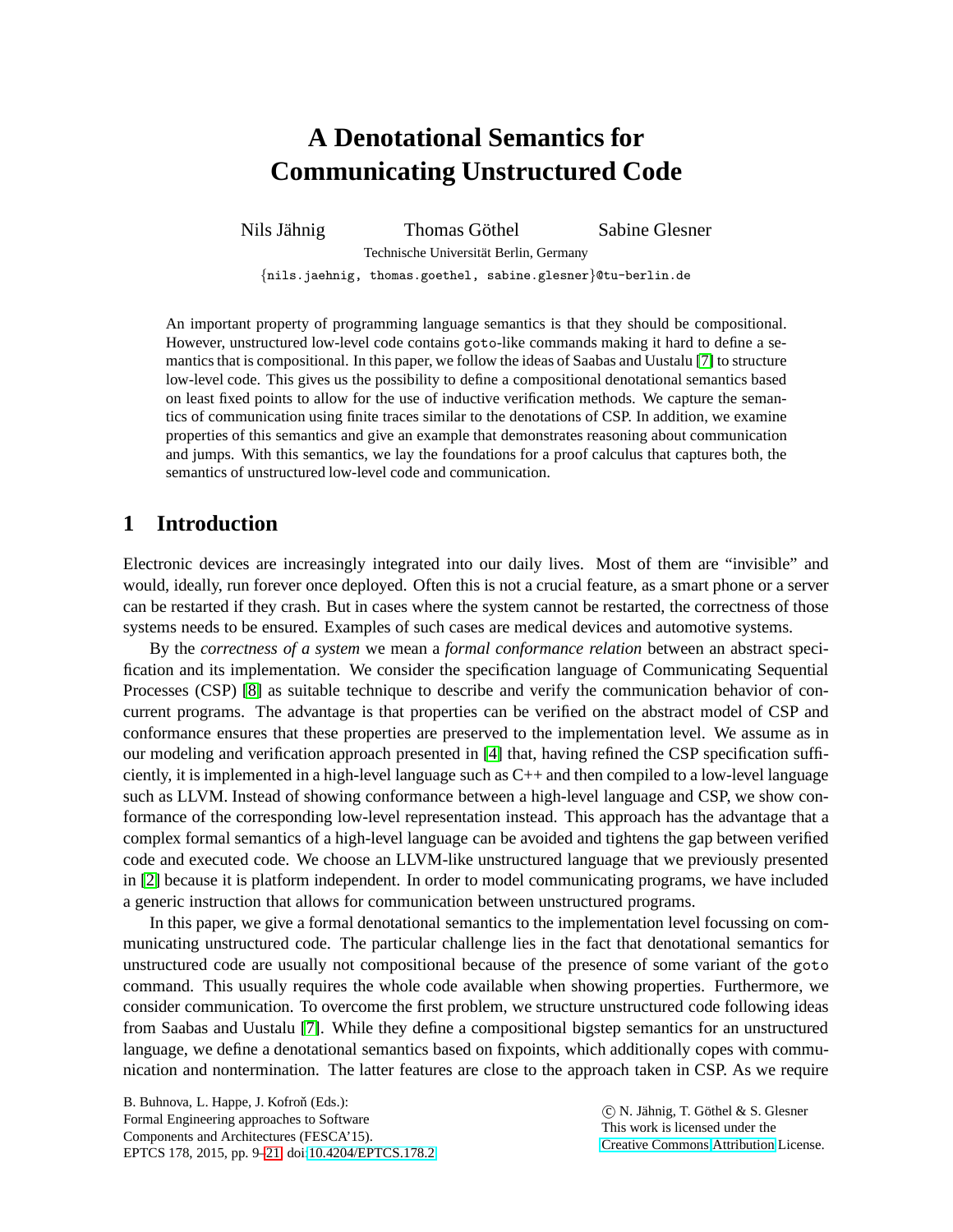our approach to enable automation and also to gain confidence in the correctness of our semantical construction, we formalize all results in the theorem prover Isabelle/ $HOL<sup>1</sup>$  $HOL<sup>1</sup>$  $HOL<sup>1</sup>$  [\[6\]](#page-12-4). Our denotational semantics gives us the groundwork for developing a compositional proof calculus that not only allows to formulate properties about possible states of unstructured programs but also allows us to reason about the communication behavior using traces.

The rest of this paper is structured as follows. Related work is dicussed in the next section. In Section [3,](#page-1-1) we give necessary background information about structured code, the concept of denotational semantics, CSP, and Isabelle/HOL. In Section [4,](#page-3-0) we introduce our low-level language, which we call *Communicating Unstructured Code* and for which we define a smallstep operational semantics in Section [4.1.](#page-4-0) Our main contribution is described in Section [4.2](#page-5-0) where we introduce our denotational semantics for Communicating Unstructured Code. In Section [5,](#page-7-0) we analyze the denotational semantics and prove conformance to the intuitive operational semantics. In Section [6,](#page-9-0) we define a rule to ease argumentation about the semantics. This gives an idea what a future calculus will look like. We illustrate the utility of our denotational semantics in Section [7.](#page-9-1) We give a conclusion and pointers to future work in Section [8.](#page-11-1)

## **2 Related Work**

There are some attempts to give unstructured code a semantics for later verification. Tews [\[9\]](#page-12-5) developed a compositional semantics for a C-like language with goto, which is used to verify Duff's device. However, this approach does not model communication.

Saabas and Uustalu [\[7\]](#page-12-1) present a compositional bigstep semantics of an unstructured language. To this end, a generic structuring mechanism for the code is presented, which makes the semantics compositional and also allows for a compositional proof calculus. Although they formally relate a high-level and a low-level language, they do not relate a process specification with the low-level language. Communication is not considered.

A denotational semantics and a proof calculus for a high-level language with communication were already defined by Zwiers [\[11\]](#page-12-6). As low-level code is not considered, the semantics is not directly applicable, but we will follow this approach when designing a proof calculus in future work. A preliminary rule of this calculus is presented in this paper.

Our unstructured language that we introduce in Section [4](#page-3-0) is based on our previous work [\[2\]](#page-11-0) enhanced with communication capabilities. The approach in [\[2\]](#page-11-0) focuses on a smallstep and a bigstep operational semantics based on which a compositional proof calculus is built. We used similar semantics in [\[1\]](#page-11-2) to show correspondence between unstructured code and (Timed) CSP processes. In [\[1\]](#page-11-2) we used events as observation points, but did not consider actual communication. In addition to considering also communication, we aim in future at relating unstructured code and CSP processes based on our denotational semantics, which facilitates refinement-based verification instead of bisimulation equivalence as used in [\[1\]](#page-11-2).

## <span id="page-1-1"></span>**3 Background**

In this section, we introduce the concept of structuring unstructered code and give brief introductions to denotational semantics and Communication Sequential Processes.

<span id="page-1-0"></span><sup>1</sup>When the intended Hoare calculus (see Section [6\)](#page-9-0) is finished, we plan to publish the Isabelle theories in the *Archive of Formal Proofs* (<http://afp.sourceforge.net/>). If you are interested in the current version of the theories, please contact us.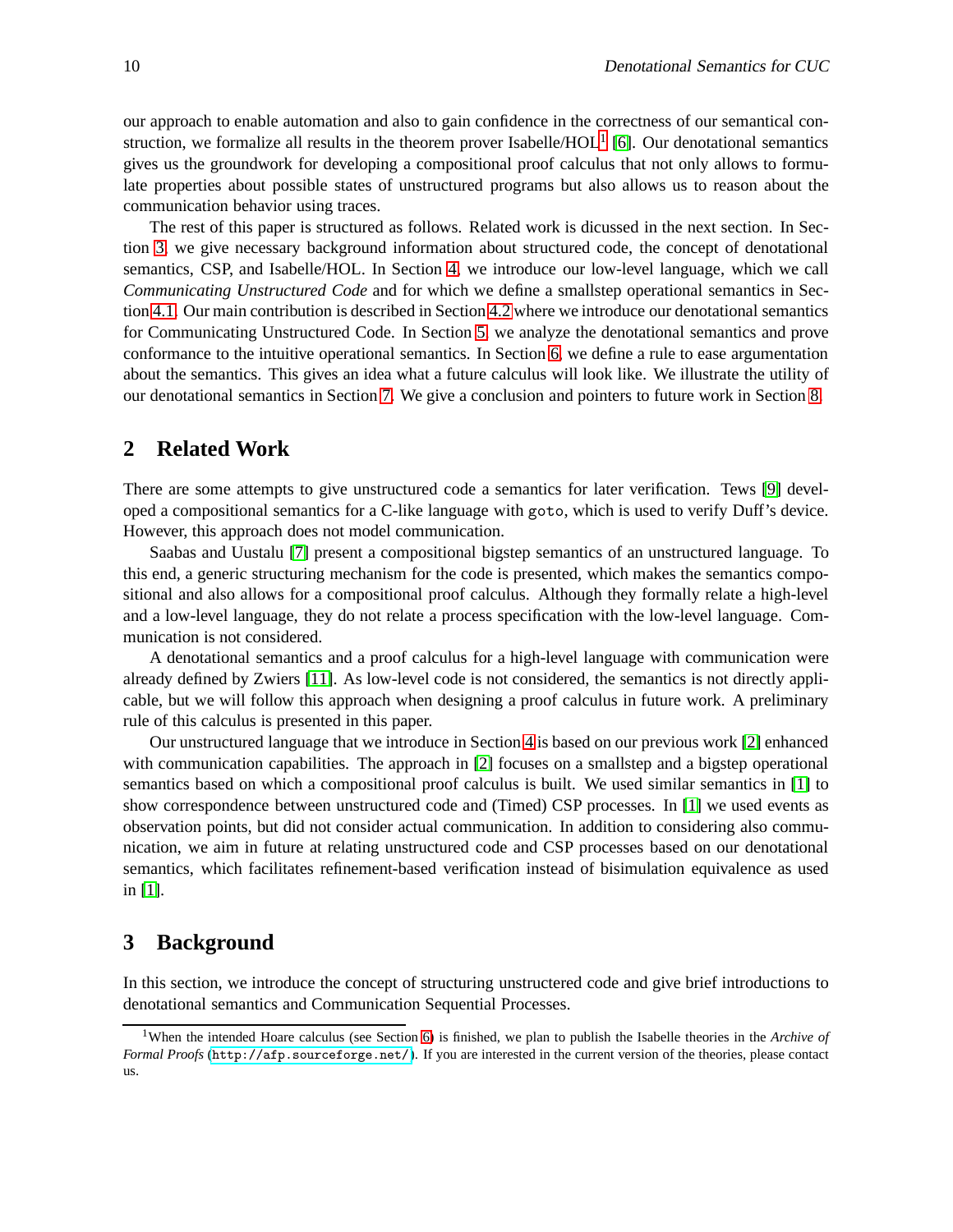### <span id="page-2-1"></span>**3.1 Structured Code**

It is difficult to obtain a compositional semantics for unstructured low-level code, as compositionality usually involves splitting the code into parts according to its structure. The simplest structure is a list of instructions, which can be split into head and tail. But also in unstructured code there are blocks of instructions that belong to the same functionality, and it is desirable to reason about such blocks as components and not instruction after instruction appended to the previous code (as it would be the case for lists). Therefore we choose a structure which allows for those blocks to be reasoned about as a component, namely trees. To this end, we follow a similar approach to the one presented in [\[7\]](#page-12-1) by Saabas and Uustalu.

In their approach, every instruction has a unique label (e.g., a natural number) that refers to it, and the semantics depends on an explicit *program counter* that holds the label of the next instruction to execute. After executing one instruction, the program counter is usually incremented by one so that it points to the next instruction. Only *control flow instructions*, e.g., goto can set the program counter to a different value. This way, conditionals or loops can be constructed.

An *unstructured program* can be intuitively formalized as a set of *labeled instructions*, i.e., pairs of labels and instructions. All labels are assumed to be unique. The shortcoming of this formalization is that there is no useful structure on which induction can be applied. E.g., as the whole code needs to be considered all the time due to the goto instructions, the operational smallstep semantics on it (see Section [4.1\)](#page-4-0) is not compositional<sup>[2](#page-2-0)</sup> with respect to the program. So a denotational semantics on unstructured code will also not be compositional.

To overcome this problem, we introduce a tree structure on the instructions. Let *code* adhere to the following grammar

$$
code ::= (label :: instruction) | code \oplus code
$$

where  $\oplus$  is the sequential composition operator. As described in the next subsection, we can use this structure to reason about the single components (i.e., subtrees), and compose their meaning, thus obtain compositionality. To make sure that the structure does not influence the semantics of a program, all possibilities to structure a given set of instructions must have the same meaning (for our semantics this is a corollary of the conformance proved in Section [5.1\)](#page-7-1). We can choose which structure on the code fits our needs best. Usually, this is a structure where as many jumps as possible are inside a component. By this, the entry and exit possibilities for each component are minimized. This will help in future work when choosing pre and post conditions, as for known code, not every instruction label needs to be considered as a possible entry point.

It is important to note that even though we call ⊕ the *sequential composition* (opposed to a possible *parallel composition*), it is not the sequential composition known from structured programming languages. The important difference is that instructions combined with  $\oplus$  can create loops, if branch instructions are contained. As loops are only dealt with in rules about  $\oplus$ , we call  $\oplus$  the looping construct of the language.

To be able to relate structured and unstructured code, a projection ∪*sc* from *structured code* to *labeled instruction sets* is defined, which "forgets" the structure. Observe, that the operation ⊕ is only defined for structured code.

Having introduced the concept of structured code in our setting, we are able to define a compositional denotational semantics of our low-level language. It is particularly amenable to fixpoint induction, which we describe subsequently.

<span id="page-2-0"></span><sup>2</sup>Compositionality here refers to "sequential" compsitionality. In this paper we do not consider "parallel" compositionality.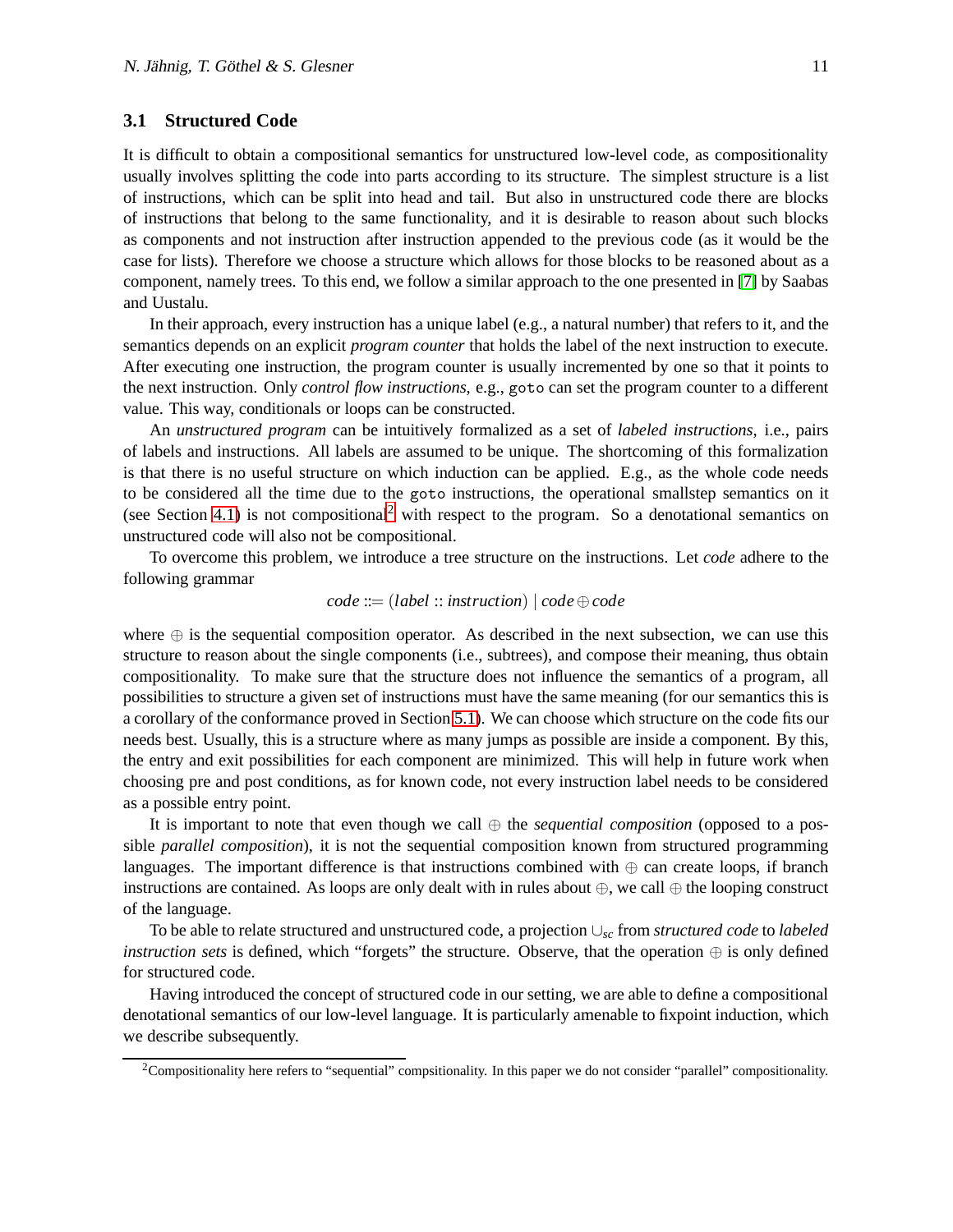#### <span id="page-3-1"></span>**3.2 Denotational Semantics**

In contrast to operational semantics, which describes how single instructions manipulate the state, in denotational semantics each program is assigned a function (its *denotation*) which maps an initial state to the meaning of the program. This can be, e.g., a final state or a set of traces as in the case of CSP. As denotational semantics can be characterized via operational semantics and operational semantics can be defined compositionally, boundaries between the two can be vague.

To be able to assign a denotation to programs containing loops, a function *F* from *denotation* to *denotation* is considered, which extends the denotation with the semantics for one execution of the loop. The least fixpoint of this function *F* is then the denotation of the program containing the loop.

To define a least fixpoint, we use a chain-complete partial order on the denotations. This is usually obtained by lifting the chain-complete partial order on the states, i.e., co-domain of the denotations. In general, the resulting denotation may not be computable in finite time, but fixpoint induction can be used to reason about properties of denotations of programs containing loops. Fixpoint induction (or *Scott induction*, e.g., in [\[10\]](#page-12-7)) requires the function  $F$  to be continuous, and the property of interest  $I$  to be admissible, i.e., if *I* holds for all elements of a chain, then *I* also holds for the supremum of the chain. Finally, for every denotation *f*, if  $I(f)$  holds, then  $I(F(f))$  has to hold as well (step case).

### **3.3 Communicating Sequential Processes**

*Note: CSP is not necessary for the following definitions, but is helpful as the denotational semantics is designed with CSP in mind.*

Communicating Sequential Processes (CSP) [\[8\]](#page-12-2) is a process algebra, originally introduced in [\[5\]](#page-12-8). It is designed specifically to model concurrent processes, which communicate via events. Communication is synchronous and thus can be used to synchronize processes or exchange data.

Processes can be constructed from the basic processes STOP and SKIP and using operators such as event prefixing, external and internal choice, interrupts, and sequential and parallel composition.

CSP is suited for modeling various layers of abstraction as described in [\[8\]](#page-12-2): Specification, design and implementation, where specification is most abstract, and implementation can be directly converted into program code. Abstraction levels can be mixed in a process, and CSP processes across all abstraction levels can be put in relation via *refinements*. Informally a process *Q* refines a process *P*, if the behavior of process *Q* is a subset of the behavior of process *P*.

There are two important semantic models for CSP with raising complexity and expressiveness: *1)* The trace semantics, which describes the communication histories of processes, which we use in this paper. *2)* The stable failures semantics, which additionally captures the events a process can refuse after a trace. In this paper, we focus on traces, but we plan to extend it to failures in future work.

The automatic refinement checker FDR3 [\[3\]](#page-12-9) supports refinement checks for both mentioned semantics.

## <span id="page-3-0"></span>**4 Communicating Unstructured Code**

In this section, we introduce *Communicating Unstructured Code* (CUC), which we adapt from our previous work [\[2\]](#page-11-0) and enhance it with a communication primitive.

On the one hand, we want to be as close to low-level code as possible to reduce the gap between executed code and verified code. On the other hand, we want to focus on communication and not its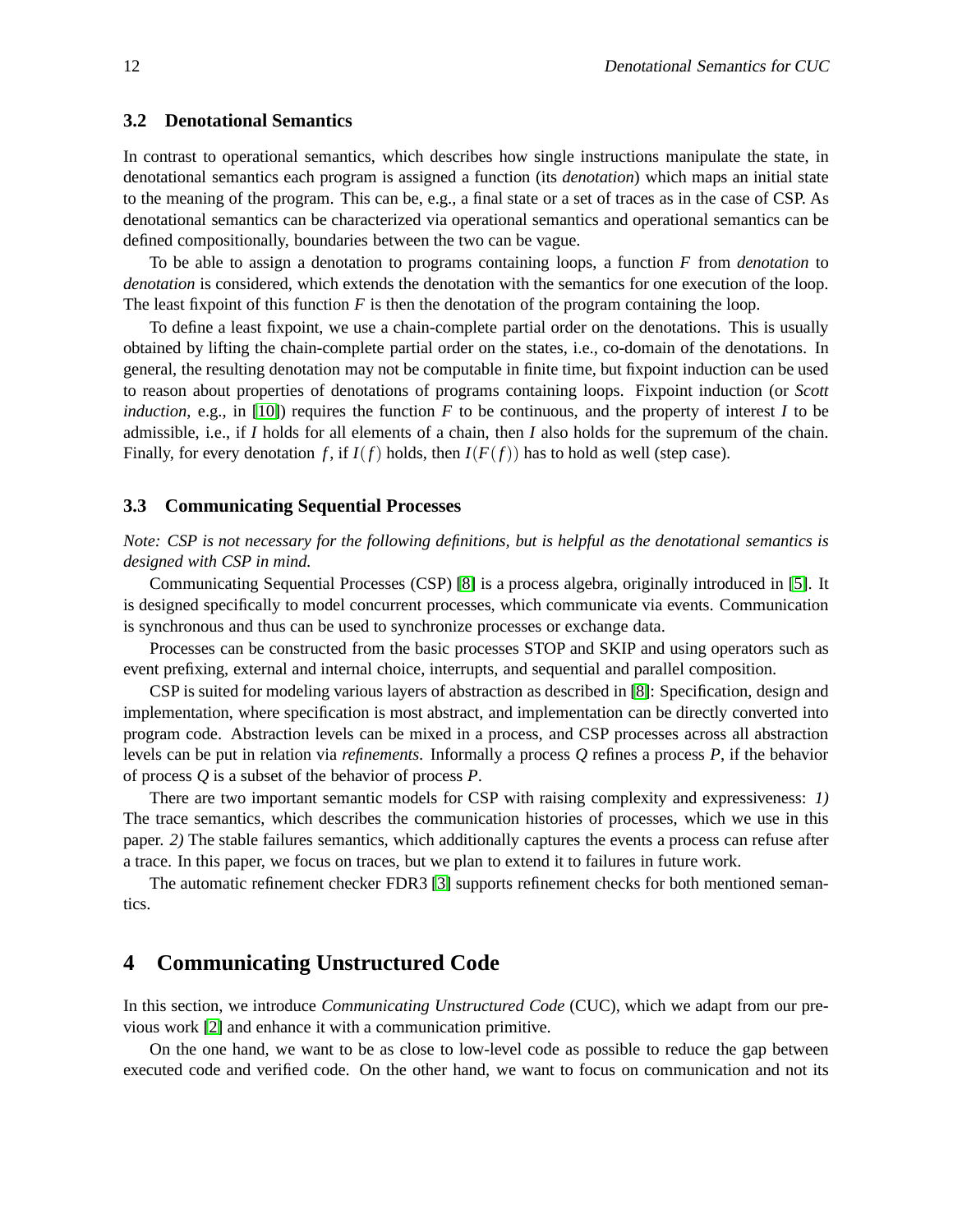implementation. Therefore, we decided to use an unstructured language with a higher level construct for communication.

We keep our language generic and simple. Though being simple, it is powerful (as it contains conditional branches). This simplicity allows for manageable semantics design and proofs. Our language consists of three basic instructions:

$$
instruction := do f | cbr b m n | comm ef f
$$

In the following, we give an informal explanation of these instructions.

do f – The command do is a generalized assignment. f is a function from *state* to *set of states* and it is applied to the current state. The resulting state is one element of the set returned by f. The instruction can thus be thought of as a *nondeterministic multiple assignment*.

cbr b m n – The instruction cbr is a usual conditional branch. If the function b from *state* to *bool* evaluates to *True* then the *program counter* is set to m else to n.

comm ef f – The command comm is the communication primitive. It communicates an event from the result of ef and then changes the state according to f, where ef is a function from *state* to *set of events* and f is a function from *state* and *event* to *state*. Observe that here f is deterministic to ease reasoning. We reserve nondeterminism of the successor state to the instruction do f.

The instructions do f and comm ef f are abstract instructions (instructions schemes), which can be instantiated. For example, the instance on the left models an assignment of *y* to *x*. The instance on the right adds *x* to *y* and stores the result to *z*.

$$
\text{d}\sigma \quad (\lambda \sigma. \sigma[x \leftarrow \sigma(y)]) \qquad \text{d}\sigma \quad (\lambda \sigma. \sigma[x \leftarrow \sigma(y)])
$$
\n
$$
\text{d}\sigma \quad (\lambda \sigma. \sigma[x \leftarrow \sigma(y)])
$$

The next instance defines an input of values of type *T* over channel *in* storing the value in variable *x*.

$$
``x := input(in :: T)"
$$
  
comm  $(\lambda \sigma. \{in.v \mid v \in T\}) (\lambda \sigma ev. \sigma[x \leftarrow val(ev)])$ 

In the last example and in Section [7,](#page-9-1) events are of the type *channels*  $\times$ *values* (written in the dot-notation *channel*.*value* as usual in CSP). This is just a convenient instantiation, as there are no strucutral requirements on the type of events (also as in CSP). Apart from the chosen type of events, there is no concept of channels in CUC.

In this section, we have presented the instructions of our language and have given its informal semantics. In the next section, we first define the more intuitive smallstep semantics to capture our ideas, and then define the denotational semantics in Section [4.2,](#page-5-0) as it fits better our ultimate goal to relate CUC programs and CSP processes. In Section [5.1,](#page-7-1) we show conformance between the smallstep and the denotational semantics, to ensure that the denotational semantics adheres to our ideas.

#### <span id="page-4-0"></span>**4.1 Operational Smallstep Semantics**

As we consider unstructured code, a program is given as a set of *labeled instructions*, i.e., pairs of identifier (label) and instructions. We assume that the identifiers are unique.

We model the state as consisting of three parts: The usual state (i.e., the values of variables), the program counter, and the trace (i.e., the communication history as a list of events). Observe that each instruction roughly corresponds to one part of the state: do changes the variables, cbr the program counter, and comm the trace. The exceptions are that both, do and comm, increase the program counter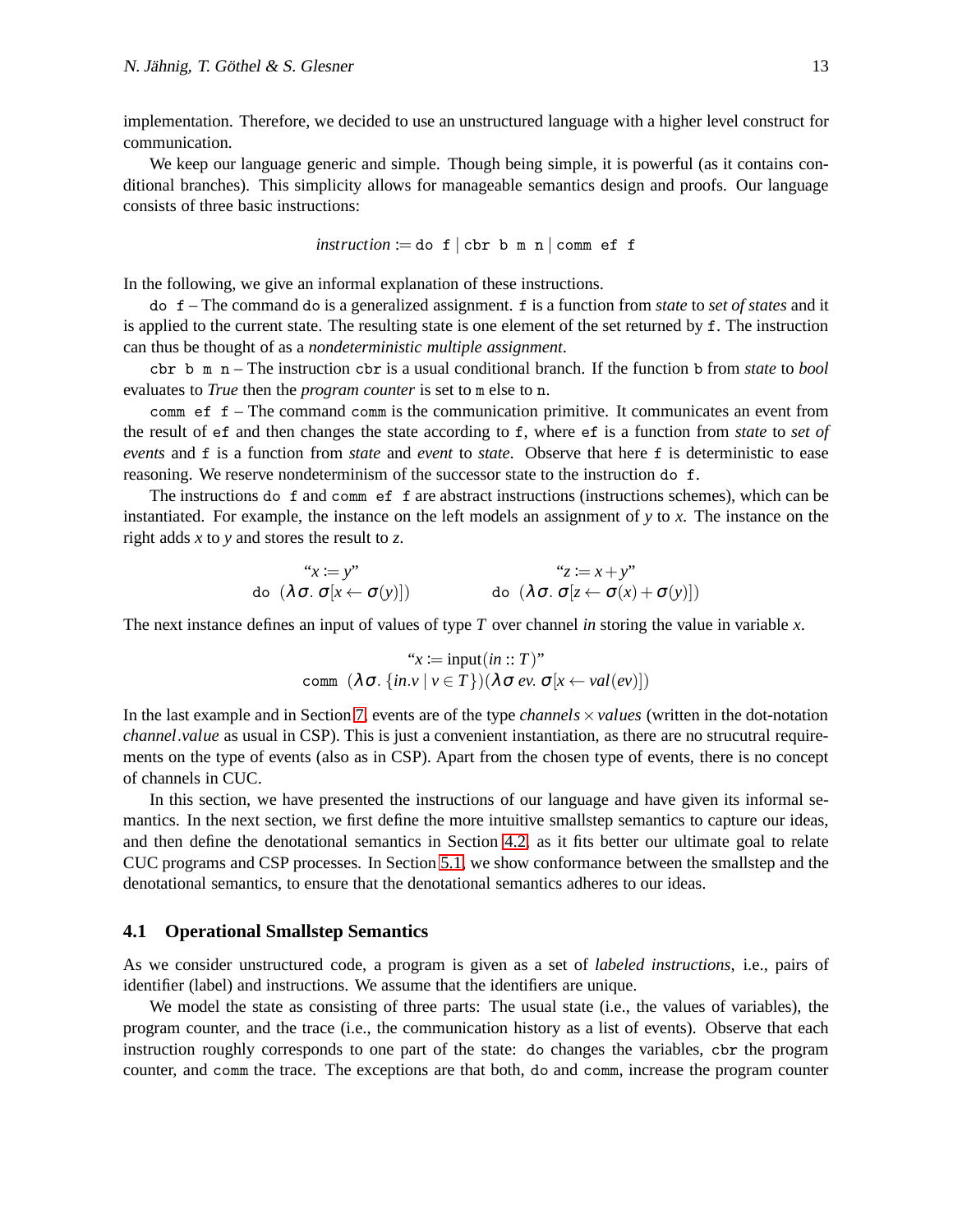by one, and that comm can also change the state to store communicated values. See Figure [1](#page-5-1) for the smallstep semantics, which captures the behavior described in Section [4.](#page-3-0) Each instruction can only be applied if the *pc* is pointing to its label. We explain the rules in detail:

S-DO – Only the variables are changed, possibly nondeterministically, according to *f* . Traces stay the same and the program counter is increased by one.

S-CBR – There are two rules, one for the case when the condition *b* evaluates to True, and one when it evaluates to False. In both cases only the *pc* is changed accordingly, and variables and trace remain the same.

S-COMM – *e f* determines which events are offered for communication. The communicated event is appended to the existing trace. The successor state is calculated according to *f* , this time deterministically and additionally depending on the communicated event. *f* is deterministic to focus on communication. Again, the program counter is increased by one.



## **Figure 1:** Smallstep Semantics for CUC

<span id="page-5-1"></span>The smallstep semantics defines the executions of single instructions. To relate the operational semantics with the denotational semantics we need the *multistep* relation, which is the reflexive transitive closure of the smallstep relation, and defines the semantics for executions of a set of instructions. See the multistep semantics in Figure [2.](#page-6-0) The first rule (M-BASE) is the base case, stating that every step is reachable from itself (reflexivity); the second rule (M-STEP) is the step rule, stating that if a state is reachable, its smallstep successors are reachable, too (transitivity). Please note that the operational semantics is not defined for ⊕, as the operational semantics is defined on unstructured code.

#### <span id="page-5-0"></span>**4.2 Denotational Semantics**

We presented previously a compositional bigstep semantics for a low-level language *without* communication in [\[2\]](#page-11-0). In contrast, we require our extended semantics *with* communication to be close to the denotational CSP semantics. To this end, we define a denotational semantics which captures the state information but also the finite traces of program executions.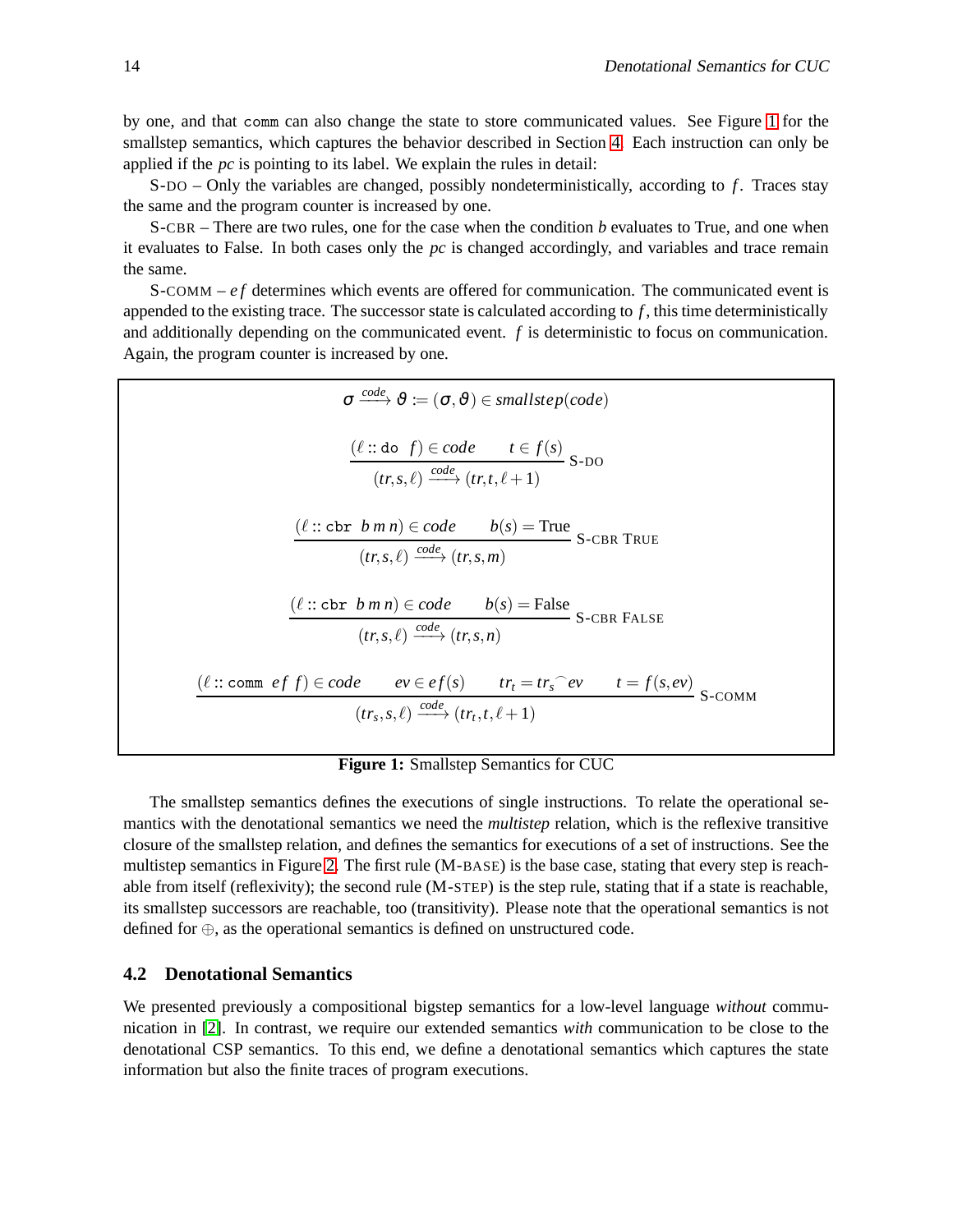$$
\sigma \xrightarrow{code,*} \vartheta := (\sigma, \vartheta) \in multistep(code)
$$
\n
$$
\overbrace{(tr,s,\ell) \xrightarrow{code*} (tr,s,\ell)}^{M\text{-BASE}} \text{M-BASE}
$$
\n
$$
\underbrace{(tr_s,s,\ell_s) \xrightarrow{code*} (tr_u,u,\ell_u) \quad (tr_u,u,\ell_u) \xrightarrow{code*} (tr_t,t,\ell_t)}_{(tr_s,s,\ell_s) \xrightarrow{code*} (tr_t,t,\ell_t)} \text{M-s{}TEP}
$$



<span id="page-6-0"></span>D-DO  $\llbracket \ell : \text{do } f \rrbracket(S) := S \cup \{ (tr, t, \ell + 1) \mid (tr, s, \ell) \in S \land t \in f(s) \}$ D-CBR  $\llbracket \ell :: \text{cbr } b \ m \ n \rrbracket(S) := S \cup \{ (tr, s, pc) \mid (tr, s, \ell) \in S \land (b(s) \land pc = m \lor \neg b(s) \land pc = n) \}$ D-COMM  $[ℓ:: comm \space cf \space f](S) := S \cup \{(tr^\frown ev, t, \ell+1) \mid (tr, s, \ell) \in S \land ev \in ef(s) \land t = f(s, ev)\}$ D-SEQ  $\llbracket code_1 \oplus code_2 \rrbracket \coloneqq (\mu d. \text{ extend}(code_1, code_2) (d))$ D-EXT  $extend(code_1, code_2)$   $(d) \coloneqq \lambda S$ .  $S \cup d(\llbracket code_1 \rrbracket(S)) \cup d(\llbracket code_2 \rrbracket(S))$ 

**Figure 3:** Denotational Semantics for CUC

<span id="page-6-1"></span>See Figure [3](#page-6-1) for the denotational semantics defined on the structured variant of CUC. The semantic function  $\lVert \cdot \rVert$  maps *code* to its *denotation*. We use the  $\mu$  operator to denote a *least fixpoint* and the underlying chain-complete partial order is the point-wise subset relation ( $f \leq g := \forall S$ .  $f(S) \subseteq g(S)$  where *S* is a set of states).

The smallstep semantics operates on single states, but we use sets of states in the denotational semantics to capture nondeterminism. Furthermore, we require sets also as input of the denotations so that we are able to chain functions directly. This facilitates sequential composition, as introduced in the background. Finally, we can keep track of all intermediate states and the corresponding traces, by simply extending the set input to the denotation ("*S* ∪" on the right-hand side of function definitions). This construction is also used in CSP and enables *prefix closure* (see Section [5.2.3\)](#page-8-0).

The single step rules D-DO, D-CBR and D-COMM are very similar to their operational semantics counterparts. For all states where the program points to the label  $\ell$  of the instruction, all successor states are added to the resulting set.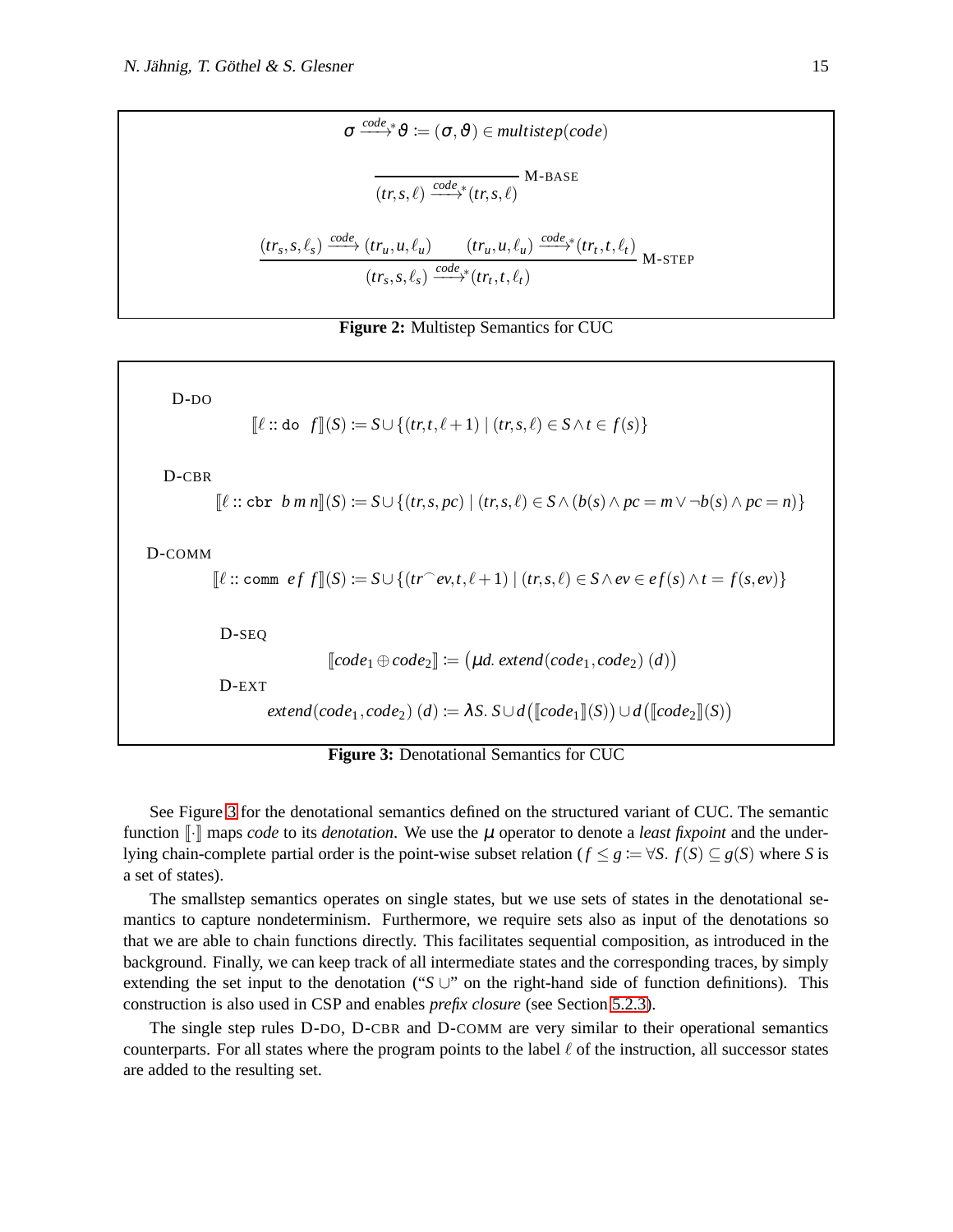*extend* (D-EXT) extends a given denotation *d* with the executions of the two components  $code_1$  and *code*<sub>2</sub> respectively. (*extend* corresponds to the function *F* in Section [3.2.](#page-3-1)) With its help we describe in D-SEQ the sequential composition ⊕ which is modeled as fixpoint of *extend* and thus as the repeated, possibly alternating application of the two components. Remember, that  $\oplus$  is also the looping construct (see Section [3.1\)](#page-2-1).

We have presented the operational and denotational semantics and show important properties of the latter in the next section.

## <span id="page-7-0"></span>**5 Analysis of the Denotational Semantics**

Our longterm goal is to define a refinement proof calculus, which relates CUC programs and CSP processes. This can only succeed, if we can ensure that the CUC semantics is close enough to the CSP semantics. Therefore we show a property related to structured code and two selected properties of CSP for the denotational semantics: *i)* Compositionality, which is also important for the future construction of a compositional calculus, and *ii)* prefix closure, which will be important when showing that a CUC program refines a CSP process considering failures (which allow for the verification of liveness properties) in future work. We start outlining the proof that the denotational semantics conforms to the operational multistep semantics, to ensure that the ideas formulated in the smallstep semantics are also captured by the denotational semantics.

## <span id="page-7-1"></span>**5.1 Conformance Proof**

By conformance we mean that, starting in an arbitrary state, the reachable states through the denotational semantics and the multistep semantics of a given structured code and its unstructured projection respectively are the same:

$$
(tr_t, t, pc_t) \in [code] (\{(tr_s, s, pc_s)\}) \Longleftrightarrow (tr_s, s, pc_s) \xrightarrow{\cup_{sc} code} (tr_t, t, pc_t)
$$

We outline the two directions of the conformance proof. We have formalized full proofs in Isabelle/HOL. First, we argue that all states in the returned set of a denotation are reachable through the multistep relation, and then the inverse direction. As we use the structuring technique for unstructured code from Saabas and Uustalu [\[7\]](#page-12-1), we follow their proofs adapted for our denotational semantics. In both directions we use the similarity of single steps of the two semantics. The interesting case in each direction is the sequential composition case.

**Denotational Semantics** =⇒ **Multistep** We perform induction over the structure of *code*. The induction hypothesis states that for the subcomponents the denotational semantics implies the multistep semantics. To show the sequential composition case, we combine the hypotheses for the subcomponents using fixpoint induction.

**Multistep** =⇒ **Denotational Semantics** The main problem is that the multistep relation operates on instruction sets, thus is insensible to the structure of *code*. We need to extend the *multistep* relation with a step counter *k*, in order to invoke induction over the number of steps.

We still perform induction over the structure of *code*, but within each case we use case-distinction or induction over *k*, respectively.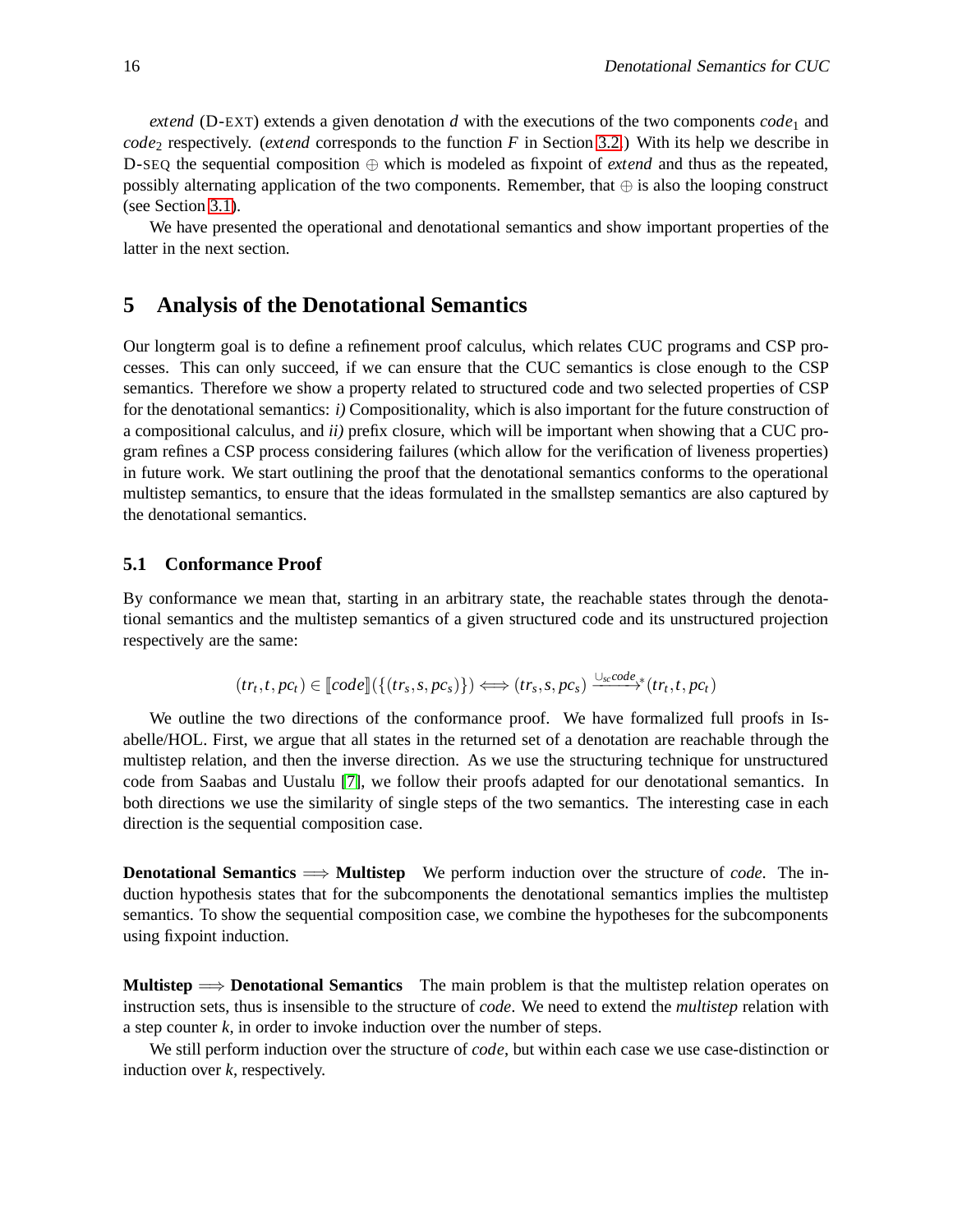An important insight from Saabas and Uustalu [\[7\]](#page-12-1) for the induction in the case of the sequential composition is that each time we point into one part of the code, we make at least one step (in multistep), and thus in the other part, we have less steps left than we started with. This way we can decrease the value of *k* and use the induction hypothesis for the single component and for a smaller *k*, respectively.

### **5.2 Properties**

In this subsection, we show that ⊕ is associative and commutative, and that the denotational semantics is compositional and prefix closed.

#### **5.2.1 Associativity and Commutativity**

**Corollary 1** (Associativity and Commutativity)**.** ⊕ *is associative and commutative, i.e.,*

∀*code*1,*code*2,*code*3*:*

$$
\llbracket code_1 \oplus code_2 \rrbracket = \llbracket code_2 \oplus code_1 \rrbracket
$$

$$
\llbracket (code_1 \oplus code_2) \oplus code_3 \rrbracket = \llbracket code_1 \oplus (code_2 \oplus code_3) \rrbracket
$$

*Proof.* This follows directly from the conformance. As ∪<sub>sc</sub> removes all structure, any structure on a given set of instructions has the same semantic function. □

#### **5.2.2 Compositionality**

A semantics is *compositional*, if the semantics of a combination of components is defined directly using the semantics of the components and not details of them.

**Theorem 2** (Compositionality)**.** *The denotational semantics is compositional, as the semantic function for sequential composition (*D-SEQ, D-EXT*) uses solely the semantic functions of the components and does not need further details about the components.* □

#### <span id="page-8-0"></span>**5.2.3 Prefix Closure**

A set of traces is *prefix closed*, if for each trace in the set, all prefixes are contained in the set, too. We need to slightly adapt this definition, as the argument set of the denotation does not need to be prefix closed. So we formulate the property as an invariant over the semantic functions (see Section [6](#page-9-0) for a definition of invariants):

**Theorem 3** (Prefix Closure). If the argument set S is prefix closed, so is the returned set  $\llbracket code \rrbracket(S)$ .

*Proof.* The adapted prefix closed property holds: We only need to take a closer look at D-COMM, as it is the only rule changing the trace. Looking at D-COMM, we see that the yielded set is a union of the argument set *S* and all newly calculated states. As the new states only contain traces that are constructed by appending to existing traces, we get by using the assumption that all the prefixes of all constructed traces are also in the returned set.  $\Box$ 

If we now assume that the set of initial states only contains empty traces, than the semantics for a given program returns sets which are prefix closed.

We have shown important properties, which are a prerequisite to relate the denotational semantics and CSP and have outlined a proof that the denotational semantics relates the same states as the smallstep semantics. In the next section, we give a preliminary rule for an invariant-based Hoare calculus.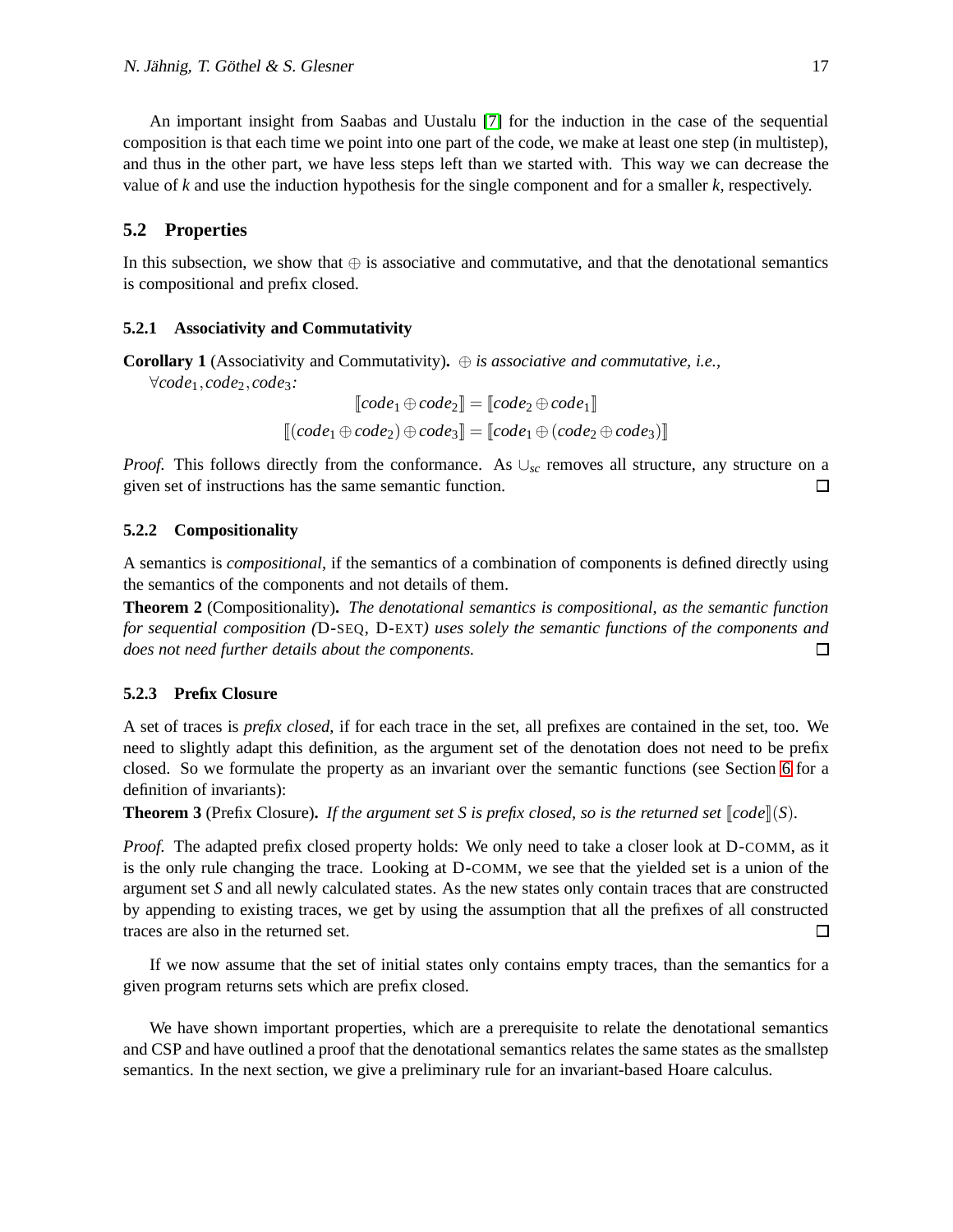1 :: **do**  $(\lambda \sigma. \{\sigma \text{[free \leftarrow True]}\})$  $\oplus$  2:: **comm** *ef f* where  $ef = (\lambda \sigma, \{in.x \mid \sigma (free) = \text{True} \land x \in T\})$  $\cup$  {*out*.*x* |  $\sigma$ (*free*) = False  $\land$  *x* =  $\sigma$ (*buffer*)})  $f = (\lambda \sigma \text{ event} \cdot \text{ case event})$  $| \textit{in.x } \Rightarrow \sigma[\textit{buffer} \leftarrow x, \textit{free} \leftarrow \text{False} ]$  $\langle \mathit{out}.x \Rightarrow \sigma[\mathit{free} \leftarrow \text{True}]$ ⊕ 3 : : **cbr** (λσ. True) 2 2

**Figure 4:** One Place Buffer in CUC

## <span id="page-9-2"></span><span id="page-9-0"></span>**6 Towards a Hoare calculus**

Reasoning with semantics directly is generally complex. Therefore a proof calculus is usually introduced to make verification of properties manageable. We leave the proof calculus for future work, but we define an invariant and present a preliminary rule in this section.

In order to show properties of communicating, possibly nonterminating programs traditional Hoare logics with pre- and postconditions are not well suited, as the postcondition may never be reached. This is why we enhance the Hoare calculus with invariants to assert properties over the communication history. Using a calculus with invariants, we are still able to express properties about the program behavior even if the postcondition is never reached. This approach is, e.g., taken by Zwiers [\[11\]](#page-12-6). Invariants come quite naturally to reasoning about unstructured code, as the sequential composition is also the looping construct, and therefore already the sequential composition rule in the Hoare calculus defined by Saabas and Uustalu [\[7\]](#page-12-1) uses invariants in pre- and postconditions.

We say an *invariant I*, holds for the semantic function of *code*, if it holds before, during, and after the execution for arbitrary initial states. Let *I* be a predicate on a *state*, then we define formally:

$$
\frac{\forall S. (\forall s \in S. I(s)) \longrightarrow (\forall t \in [code](S). I(t))}{I: [code]]}
$$
INV INTRO

In the example in the next section, we will use the following rule to reason about the components of sequential composition separately:

$$
\frac{I\colon \llbracket code_1 \rrbracket \qquad I\colon \llbracket code_2 \rrbracket}{I\colon \llbracket code_1 \oplus code_2 \rrbracket} \text{ Inv } \oplus
$$

We have proven soundness of the rule  $INV \oplus in Isabelle/HOL$ . The intuition is that sequential composition leads to the repeated execution of the code sections *code*<sub>1</sub> and *code*<sub>2</sub> in a possibly alternating order, and if both keep the invariant valid, so does the sequential composition as it is compositional. Admissibility of the invariant is ensured, as we defined it on single states.

## <span id="page-9-1"></span>**7 Example**

We demonstrate the applicability of our formal framework as presented above and show for a simple implementation (written in CUC) of a one-place buffer that it is correct, i.e., it only outputs what was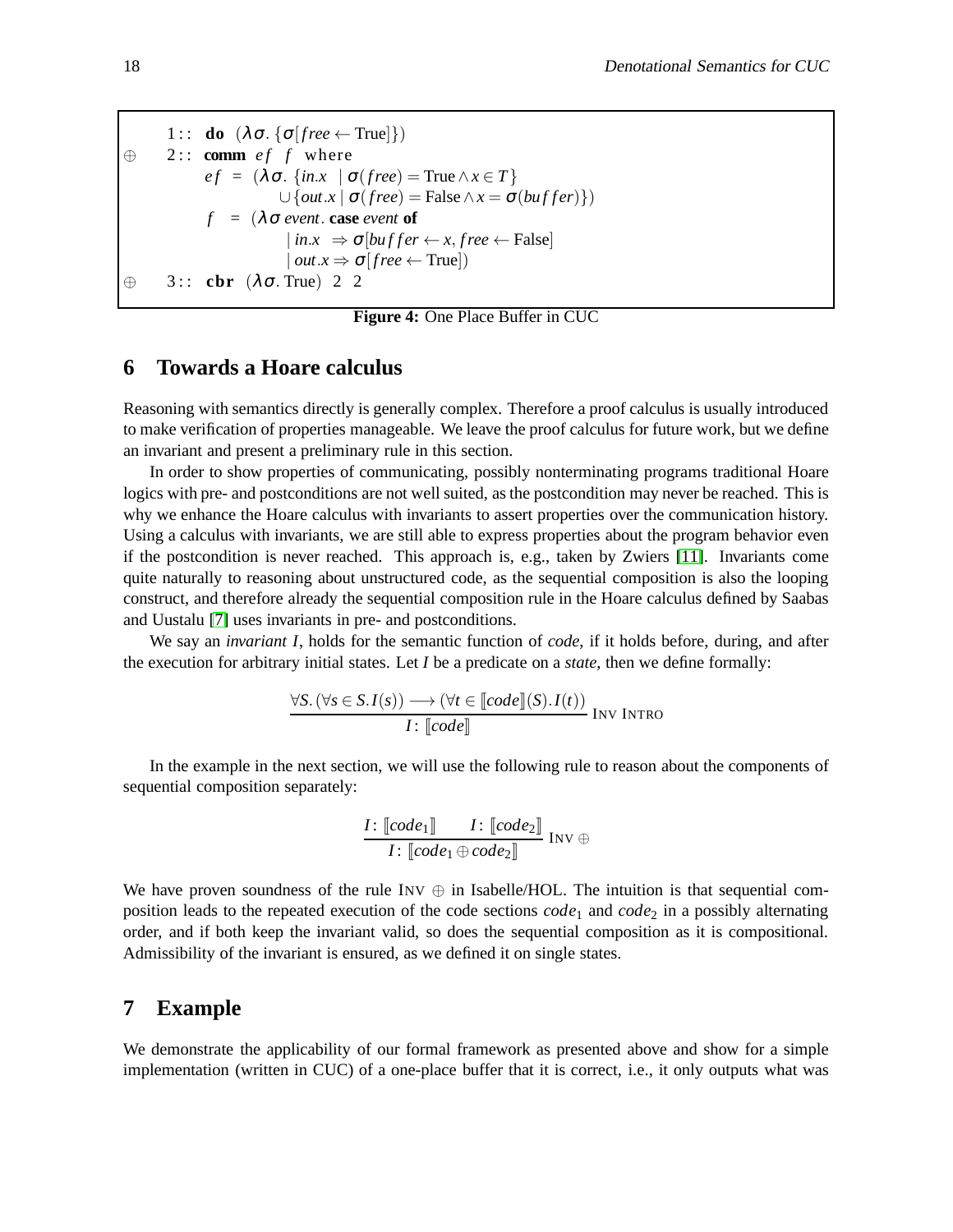input before. We do so using the denotational semantics and a preliminary rule from the proof calculus. See Figure [4](#page-9-2) for the code listing (we define  $\oplus$  to be right associative). The code implements a buffer that can hold one value of type *T*. We explain the code line by line:

(1::do) – This is the initialization. The boolean *free* indicates that the *buffer* is ready to store data.

(2::comm) – The comm-instruction both offers the events and changes the state after the communication happened. The events offered by *ef* are all values of type T on channel *in* if the buffer is free, else the output event with the value stored in the buffer is offered. According to the event communicated, it either stores the input value and sets the buffer to not free, or it just sets the buffer to free.

(3::cbr) – The conditional branch is used in this case to model an unconditional branch and always jumps back to the comm-instruction at label 2.

We show that, starting with an empty trace and with the program counter pointing to the first instruction (as described by the assertion *Pre*), only values that are input are also output (as described by *Inv*):

$$
Pre(tr, \sigma, pc) := tr = \langle \rangle \wedge pc = 1
$$
  

$$
Inv(tr, \sigma, pc) := tr \in TR_{even} \cup TR_{odd}
$$
  
where  $TR_{even} := \{in.x \cap out.x \mid x \in T\}^*$   
and  $TR_{odd} := \{tr \cap in.x \mid tr \in TR_{even} \wedge x \in T\}$ 

The operator · <sup>∗</sup> being the *Kleene Star*, *T Reven* is the set of all *even* traces, i.e., where every input of a value is followed by the output of the same value. *T Rodd* is the set of *odd* traces, which are the even traces with an appended single input.

We name instructions by their label, e.g., in this example *instruction 3* means (3:: cbr ( $\lambda \sigma$ . True) 2 2).

Following the structure of the code, we start reasoning about the sequential composition of instructions 2 and 3, and then combine it with instruction 1.

To show *Inv* we need to strengthen it by adding state and program counter information, as the instructions depend on the state and on the program counter. This gives us a stronger invariant, denoted *I*2,3, which we will use as invariant for instructions 2 and 3.

$$
I_{2,3}(tr, \sigma, pc) := (tr \in TR_{even} \land \sigma(free) = True
$$
  
 
$$
\lor tr \in TR_{odd} \land \sigma(free) = False
$$
  
 
$$
\land \sigma(buffer) = x \land \exists tr'.tr = tr' \hat{m}.x)
$$
  
 
$$
\land pc \in \{2, 3\}
$$

We use the rule INV  $\oplus$  to reason about instructions 2 and 3 separately.

 $I_{2,3}$ :  $[2::\text{comm }ef f]$  – Either we start with an even trace  $(\in TR)$  and *free* = True, then we accept input and the second disjunct holds or we start in the second disjunct with an odd trace, output the corresponding value, and then end up in the first disjunct. In both cases we end up with  $pc = 3$ .

 $I_{2,3}$ : [3 :: cbr ( $\lambda \sigma$ . True) 2 2] – cbr does neither change state nor trace, only the program counter is set to 2, so the validity of  $I_{2,3}$  is preserved by instruction 3.

We are left to show that instruction 1 brings us from the initial state to the *I*2,3: Assume *Pre* holds, then all states reachable through instruction 1 either still fulfill *Pre* or

$$
I_2(tr, \sigma, pc) \coloneqq tr = \langle \rangle \wedge \sigma (free) = \text{True} \wedge pc = 2
$$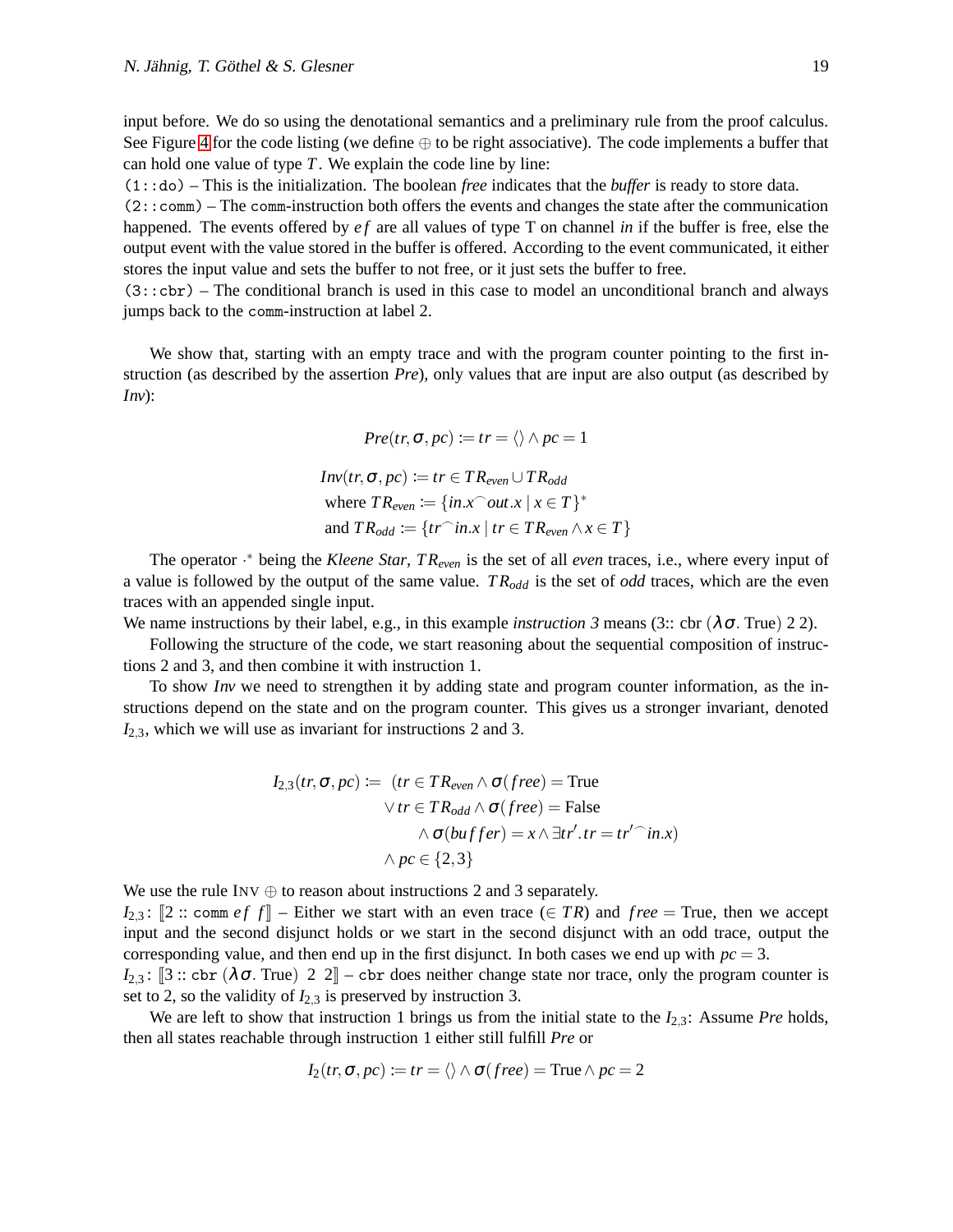where the latter implies  $I_{2,3}$ . As instruction 1 does not change the state when  $pc \in \{2,3\}$  holds,

$$
I_{1,2,3}(tr, \sigma, pc) \coloneqq Pre(tr, \sigma, pc) \vee I_{2,3}(tr, \sigma, pc)
$$

is an invariant for instruction 1.

Following a similar argumentation,  $I_{1,2,3}$  is also an invariant for instructions 2 and 3, as neither does change the state where  $pc = 1$  holds and neither sets  $pc = 1$ , so in the first case the validity of *Pre* is maintained, and in the latter case *Pre* as a disjunct (of the postcondition) can be ignored. The easy combination of disjuncts is due to the fact that all instruction labels are unique. The future proof calculus will make use of this property to combine invariants.

As  $I_{1,2,3}$  holds for both instruction 1 and instructions 2 and 3, we deduce using INV  $\oplus$  that  $I_{1,2,3}$  holds for all three instructions. As *Inv* follows from *I*1,2,3, we have shown that starting in *Pre* the validity of *Inv* is maintained by the program.

We have shown how a preliminary Hoare calculus build on the denotational semantics can be used to reason about a nonterminating program. The proved property is an assertion about traces. Being able to show properties about traces will help to relate CUC and CSP.

## <span id="page-11-1"></span>**8 Conclusion**

In this paper, we have defined a compositional denotational semantics for a generic low-level language. Our denotational semantics is based on least fixpoints, it copes with communication, and it enables reasoning about nonterminating programs. We have proved that it conforms to the more intuitive operational semantics of our language. We have analyzed our semantics with respect to compositionality and prefix closure and have demonstrated how it could be used to verify properties of unstructured code using a proof rule based on invariants.

In future work, we aim at using our denotational semantics as the basis for a refinement proof calculus that enables convenient conformance proofs between unstructured low-level programs and CSP-based specifications. To this end, we have based the behavioral semantics part within our denotational semantics on denotations as used in the CSP process calculus. To realize such a refinement proof calculus, we will first define a Hoare calculus for our semantics from which we have shown a preliminary rule. The refinement proof calculus will relate CSP processes and proof obligations in the Hoare calculus. To fully support CSP, we will extend the denotational semantics with concurrency in the form of an *alphabetized parallel operator* as in CSP, i.e., synchronous progress on shared events, otherwise interleaving. To not only be able to show safety properties but also liveness properties using such a refinement proof calculus, we want to extend the denotational semantics and the Hoare calculus to cope with failures.

## **References**

- <span id="page-11-2"></span>[1] B. Bartels & S. Glesner (2011): *Verification of Distributed Embedded Real-Time Systems and their Low-Level Implementation Using Timed CSP*. In T. Dan Thu & K. Leung, editors: Proceedings of the 18th Asia Pacific Software Engineering Conference (APSEC 2011), IEEE Computer Society, pp. 195–202, DOI: [10.1109/APSEC.2011.52](http://dx.doi.org/10.1109/APSEC.2011.52).
- <span id="page-11-0"></span>[2] Björn Bartels & Nils Jähnig (2014): *Mechanized, Compositional Verification of Low-Level Code*. In JuliaM. Badger & KristinYvonne Rozier, editors: NASA Formal Methods, LNCS 8430, Springer International Publishing, pp. 98–112, DOI: [10.1007/978-3-319-06200-6\\_8](http://dx.doi.org/10.1007/978-3-319-06200-6_8).